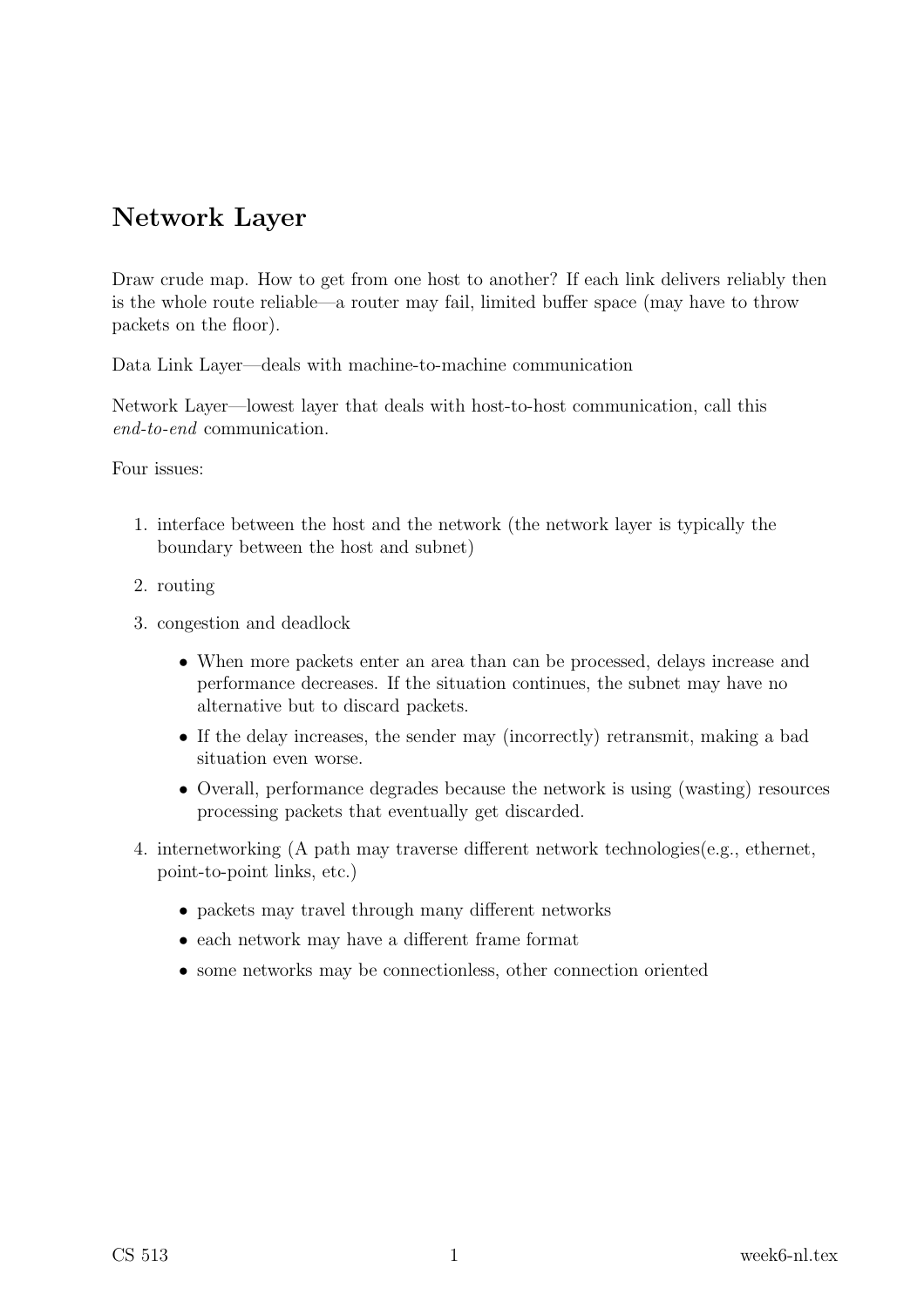### Network Layer Interface

The network layer should shield the transport layer from having to know details of the underlying subnet (should not do anything different if sending across Ethernet or across the country on the Internet).

Should the host or the subnet be responsible for the delivery of all packets in order?

Datagram model: the host is responsible (datagrams are not guaranteed reliably delivered)

Virtual Circuit model: subnet is responsible. Connection-oriented.

Look at Fig. 5-4.

#### Two Views

- What type of applications want a virtual circuit? file transfer and remote login.
- What about datagrams? When data is small compared to the setup time (transactions).
- Datagrams can be used to implement VC's.

Two views (issue is "does error control belong in network or transport layer?"):

1. DARPA Internet community viewpoint: The subnet is unreliable no matter how it is designed. Thus, host are forced to do error control anyway. Given that they perform error control, why have the network layer duplicate the same function? The DARPA TCP/IP Internet is connectionless.

2. Common carrier viewpoint: The connection oriented approach is the right way. Users don't want complex error control protocols in host computers. User's want reliable,

Which group dominated the ISO standardization process?

Which group has real implementation experience?

trouble-free service. (X.25)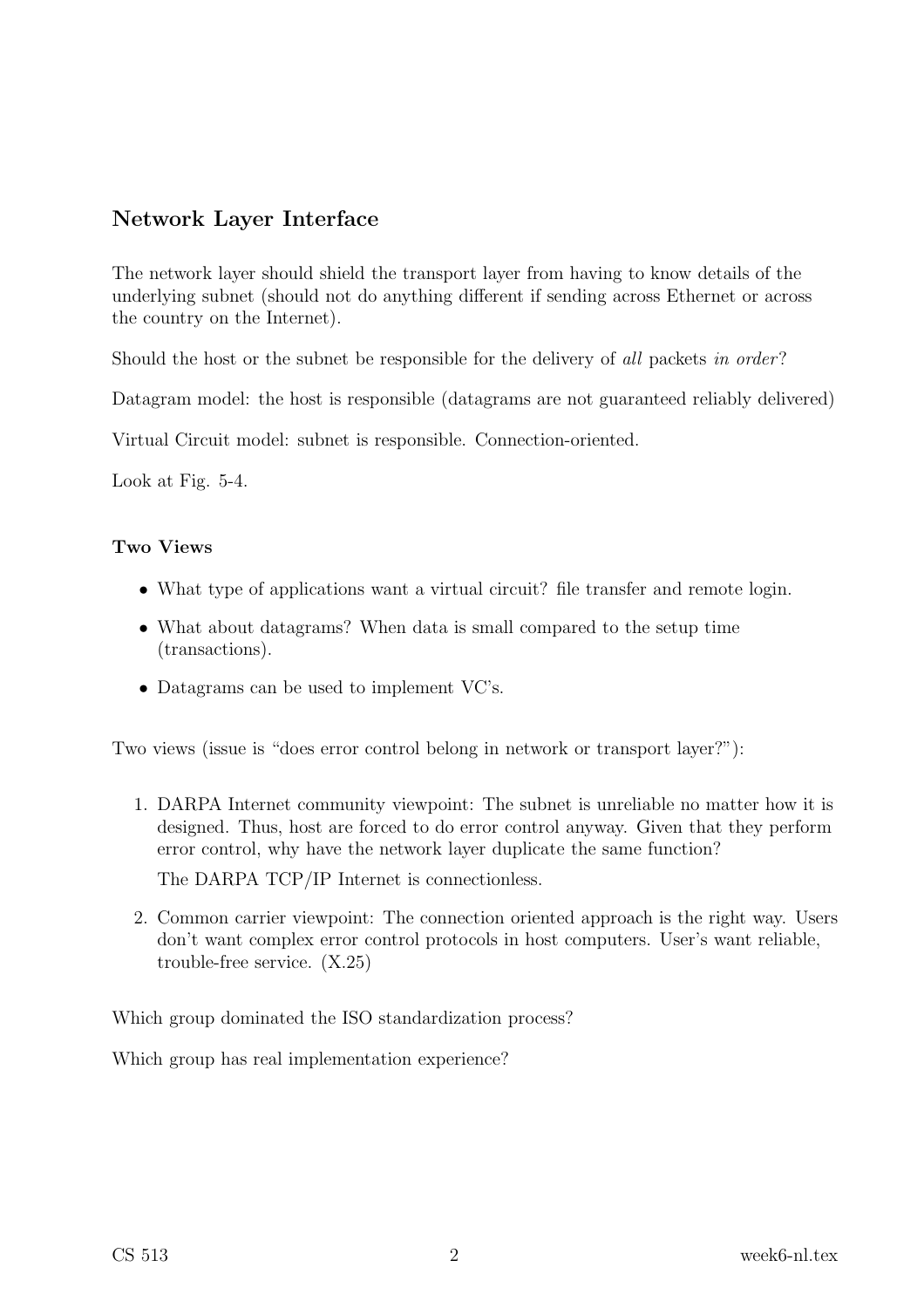# Routing Overview

The network layer is responsible for routing packets from the source to destination. The routing algorithm is the piece of software that decides where a packet goes next (e.g., which output line, or which node on a broadcast channel).

For connectionless networks, the routing decision is made for each datagram. For connection-oriented networks, the decision is made once, at circuit setup time.

### Routing Issues

The routing algorithm must deal with the following issues:

- Correctness and simplicity: networks are never taken down; individual parts (e.g., links, routers) may fail, but the whole network should not.
- Stability: if a link or router fails, how much time elapses before the remaining routers recognize the topology change? (Some never do..)
- Fairness and optimality: an inherently intractable problem. Definition of optimality usually doesn't consider fairness. Do we want to maximize channel usage? Minimize average delay?

We'll consider both adaptive—those that take current traffic and topology into consideration—and non-adaptive algorithms.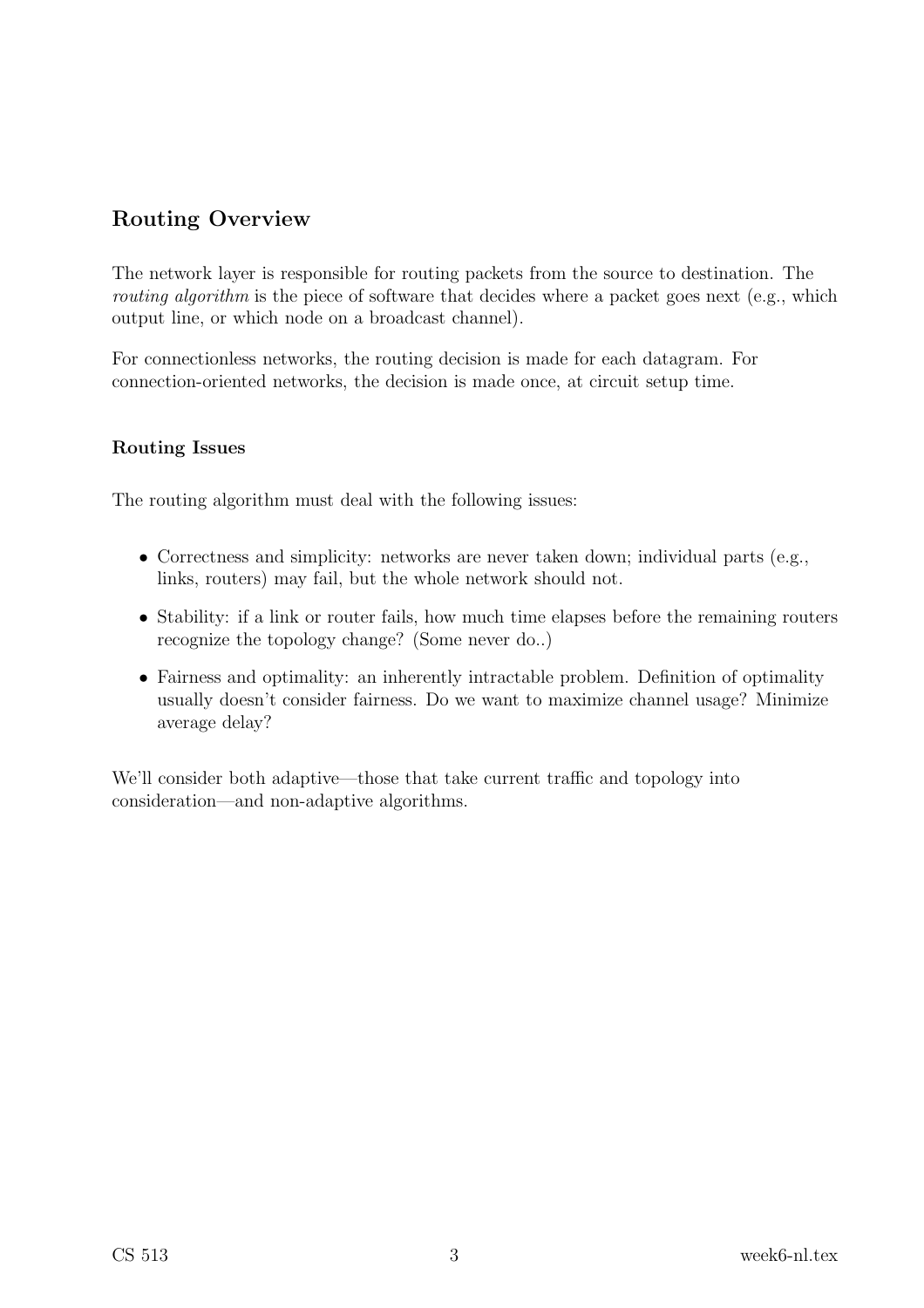### Routing

Routing is concerned with the question: Which line should router J use when forwarding a packet to router K?

The result of routing decisions cause routers bo build forwarding tables indicating which line to use.

There are two types of algorithms:

- *Adaptive* algorithms use such dynamic information as current topology, load, delay, etc. to select routes.
- In *non-adaptive* algorithms, routes never change once initial routes have been selected. Also called static routing.

Obviously, adaptive algorithms are more interesting, as non-adaptive algorithms don't even make an attempt to handle failed links.

Adaptive algorithms can be further divided in the following types:

- 1. Isolated: each router makes its routing decisions using only the local information it has on hand. Specifically, routers do not even exchange information with their neighbors.
- 2. Centralized: a centralized node makes all routing decisions. Specifically, the centralized node has access to global information.
- 3. Distributed: algorithms that use a combination of local and global information.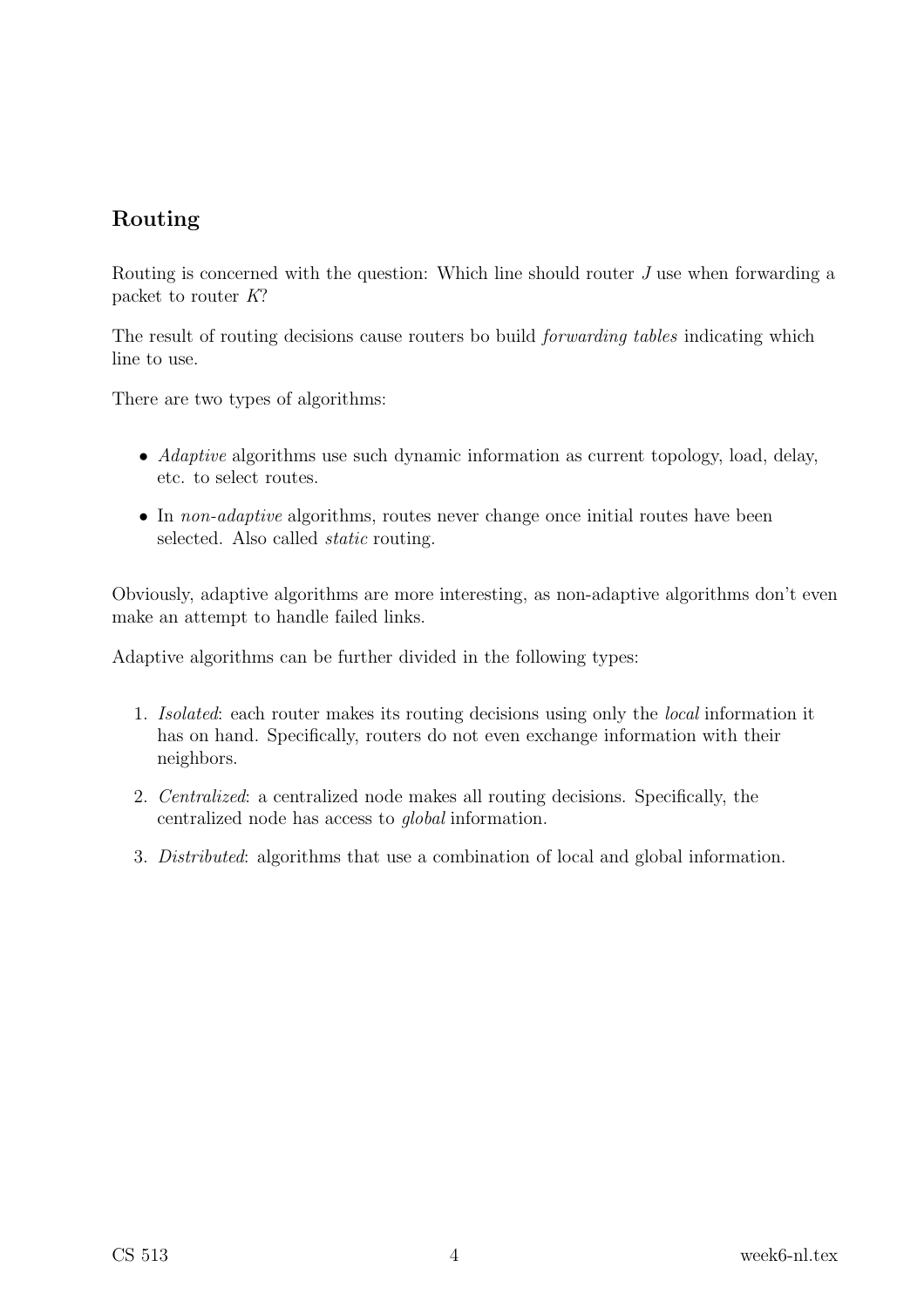#### Non-Adaptive Algorithms

Flooding is a form of isolated (Tanenbaum says it is static) routing. Does not select a specific route. When a router receives a packet, it sends a copy of the packet out on each line (except the one on which it arrived):

- To prevent packets from looping forever, each router decrements a hop count contained in the packet header. Whenever the hopcount decrements to zero, the router discards the packet.
- To reduce looping even further:
	- 1. Add a sequence number to each packet's header (set by source router injecting pkt into network)
	- 2. Each source router maintains a private sequence number. When it sends a new packet, it copies the sequence number into the packet, and increments its private sequence number.
	- 3. For each source router S, a router:
		- keeps track of the highest sequence number seen from S.
		- $-$  whenever it receives a packet from  $S$  containing a sequence number lower than the one stored in its table, it discards the packet.
		- $\overline{\phantom{a}}$  otherwise, it updates the entry for S and forwards the packet on

Flooding has several important uses:

- 1. in military applications, the network must remain robust in the face of (extreme) hostility
- 2. sending routing updates, because updates can't rely on the correctness of a router's routing table.
- 3. theoretical—chooses all possible paths, so it chooses the shortest one.

In selective flooding, a router sends packets out only on those lines in the general direction of the destination. That is, don't send packets out on lines that clearly lead in the wrong direction.

In random walk a router selects one or more lines at random.

- equalize load (on network)
- robust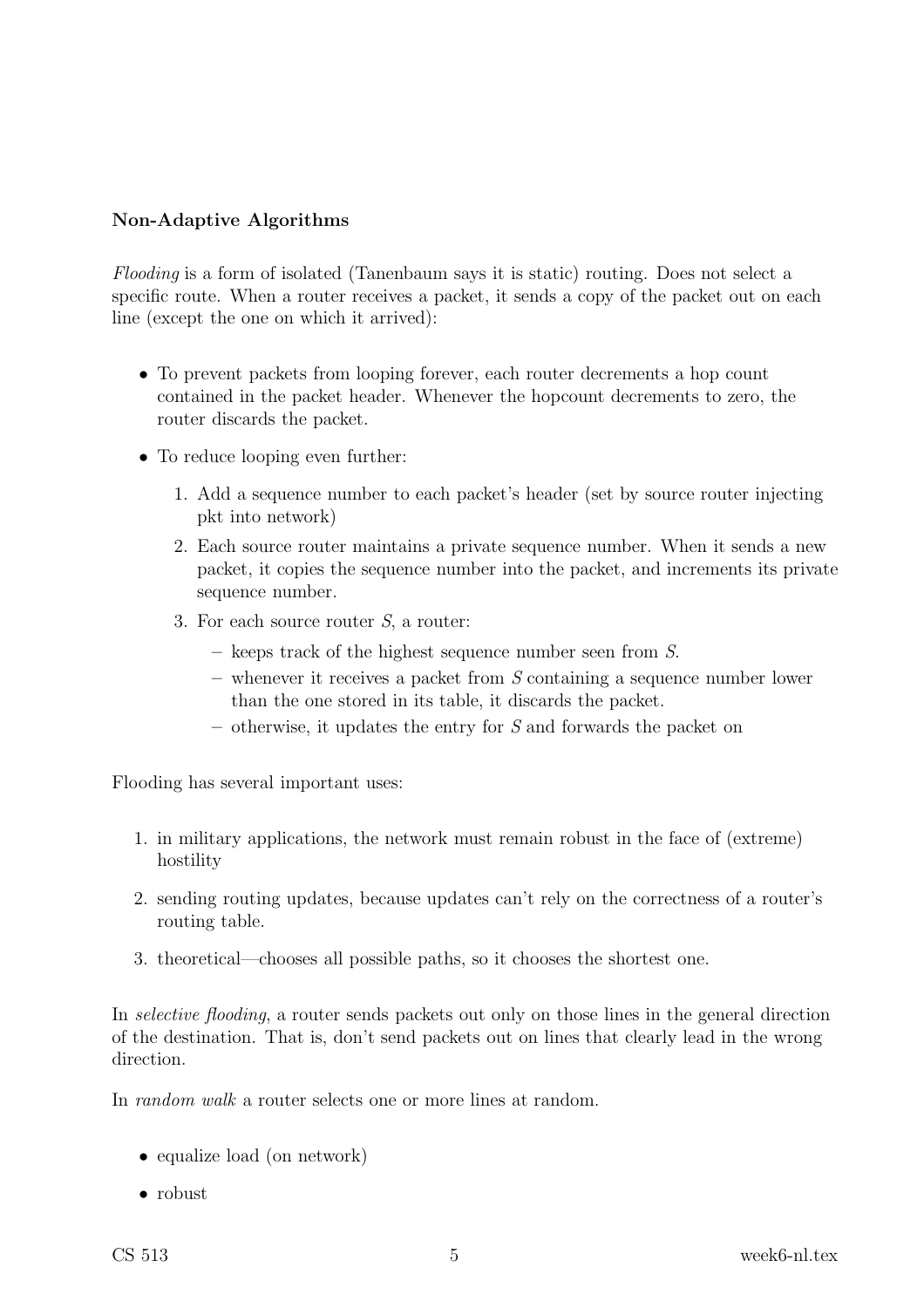### Link Metrics

If we treat the network as a graph with routers as nodes then what is metric used for links between nodes? Possibilities:

- hops (all links are equal in weight)
- average queue length of outgoing router—only appropriate if delay and capacity are the same for all links. Used in original ARPANET.
- delay (time to send a packet from one router to the next)
- capacity
- ARPANET updated algorithm. Combination to take into account queueing, capacity and delay

```
Router Delay = (LeaveQueue - EnterQueue) + Transmission Time + Latency
queueing capacity delay
```
Used known values for capacity and delay then used queueing time to estimate processing time. Good under low load. Variable under high load as heavy queueing delays caused traffic to be routed elsewhere.

• revised ARPANET routing metric: same idea, but compressed metrics so less variation in metrics between low and high loads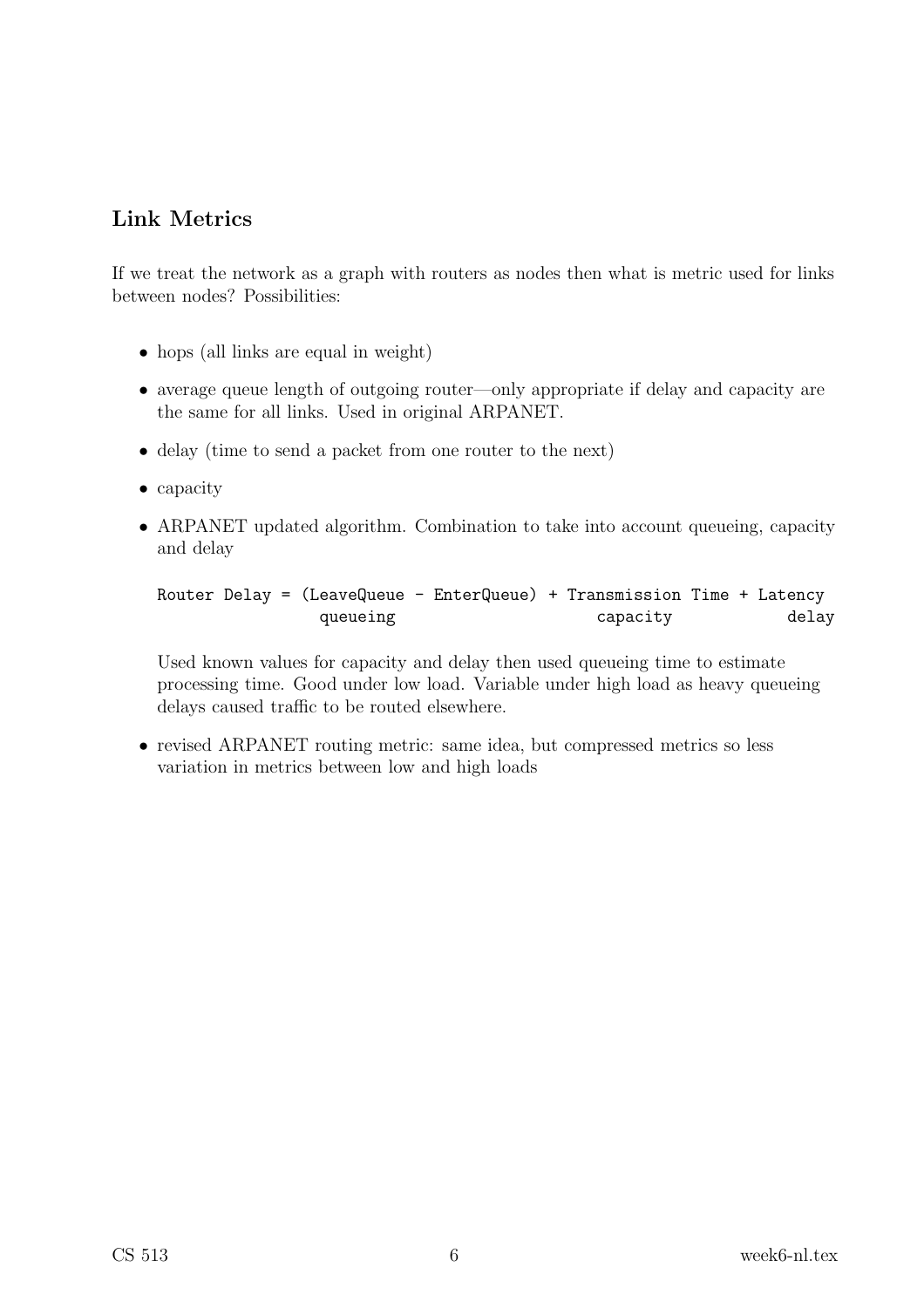### Shortest Path Algorithm

What if we "know" the complete topology of the network? Can look at computing the optimal path. What if we have the following network and we want to route a packet from node A to node G. What is the shortest path (do not initially show distance).

| 5                        | 2                        |
|--------------------------|--------------------------|
| A<br>D                   | F                        |
|                          | $\overline{\phantom{a}}$ |
| 4<br>6                   |                          |
|                          | 7                        |
| 2                        | /1                       |
| $\mathsf{l}$<br>$\prime$ |                          |
| E<br>B                   | G                        |
|                          |                          |
| $\mathbf{1}$             |                          |
| /3                       | 3                        |
|                          |                          |
| 1                        |                          |
| С                        | Н                        |

Use Dijkstra's algorithm (or variation) treating the network as a connected graph. Basic idea:

- Choose the source, and put nodes connected to source in list to consider.
- From the list to consider choose the nearest node.

Algorithm results:

|             |  | (node, via, total distance) |                  |  |
|-------------|--|-----------------------------|------------------|--|
| nodes       |  |                             | list to consider |  |
|             |  |                             |                  |  |
| $(A, -, 0)$ |  |                             | B, D, E          |  |
| (B, A, 2)   |  |                             | C, D, E          |  |
| (C, B, 3)   |  |                             | D, E, H          |  |
| (H, C, 4)   |  |                             | D, E, G          |  |
| (D, A, 5)   |  |                             | E, F, G          |  |
| (E, C, 6)   |  |                             | G, F             |  |
| (G, H, 7)   |  |                             | F.               |  |
| (F, E, 7)   |  |                             |                  |  |

Guaranteed to get the shortest path? How to prove? If an alternate shorter path to a node then we would have already tried the path.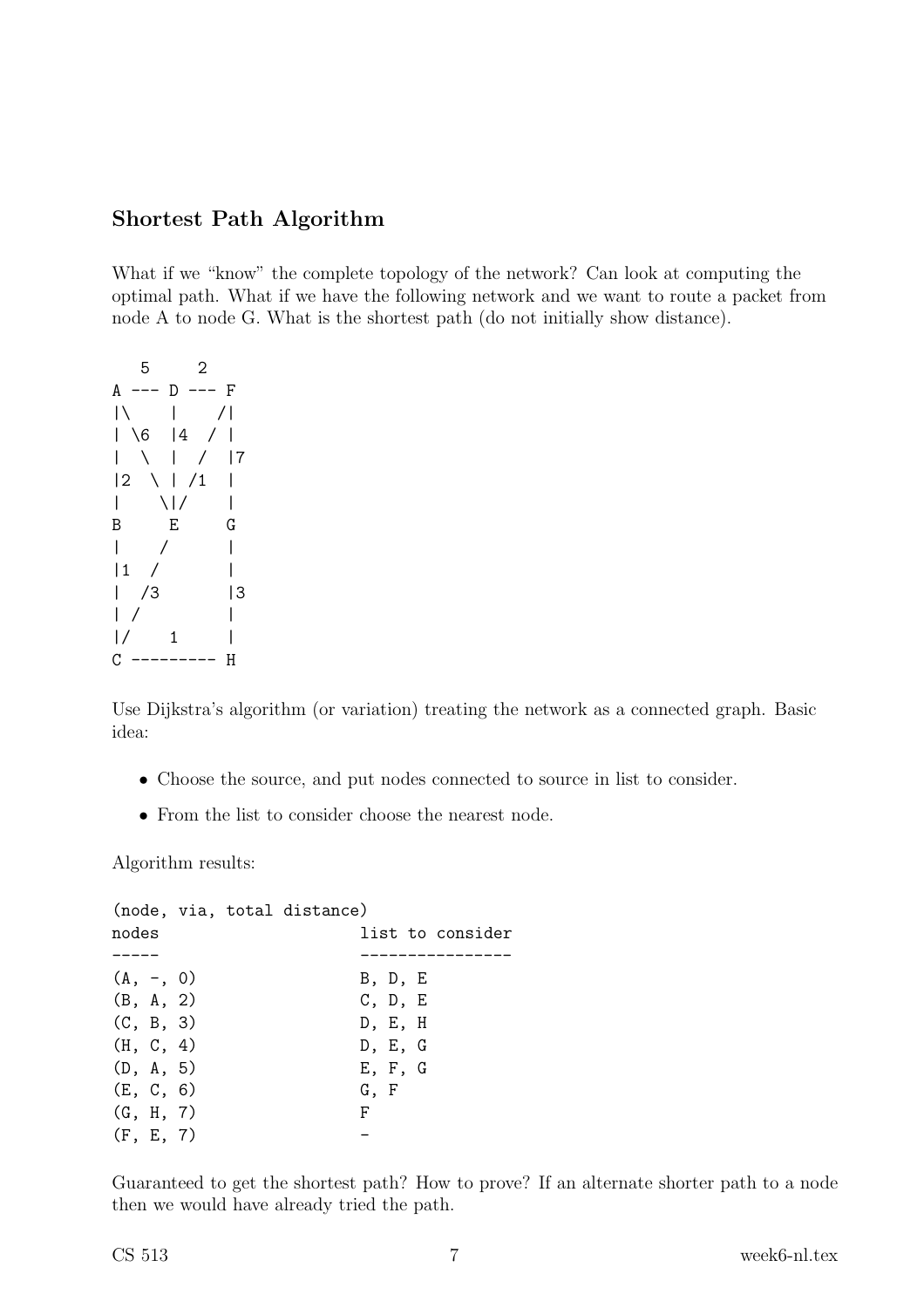# Static Routing (Multi-path Routing)

May not be a single *best* route between two nodes. Can use a routing table. Can compute alternate routes between source and destination by first computing shortest path and then removing these links.

Problem is that these routing tables are initially created and not changed.

# Adaptive Routing

Centralized—use a routing control center (RCC). Creates, modifies, and distributes routing tables to other routers. Gathers information from the routers.

Good: adaptive routing, relieve burden on the routers of computing tables.

Problems:

- Does not adapt quickly.
- Quicker the adaption, the more overhead it causes.
- Synchronization of updates (some routers change, but not others, send at each other).
- If RCC crashes the network becomes stale.
- Lines near the RCC are overloaded.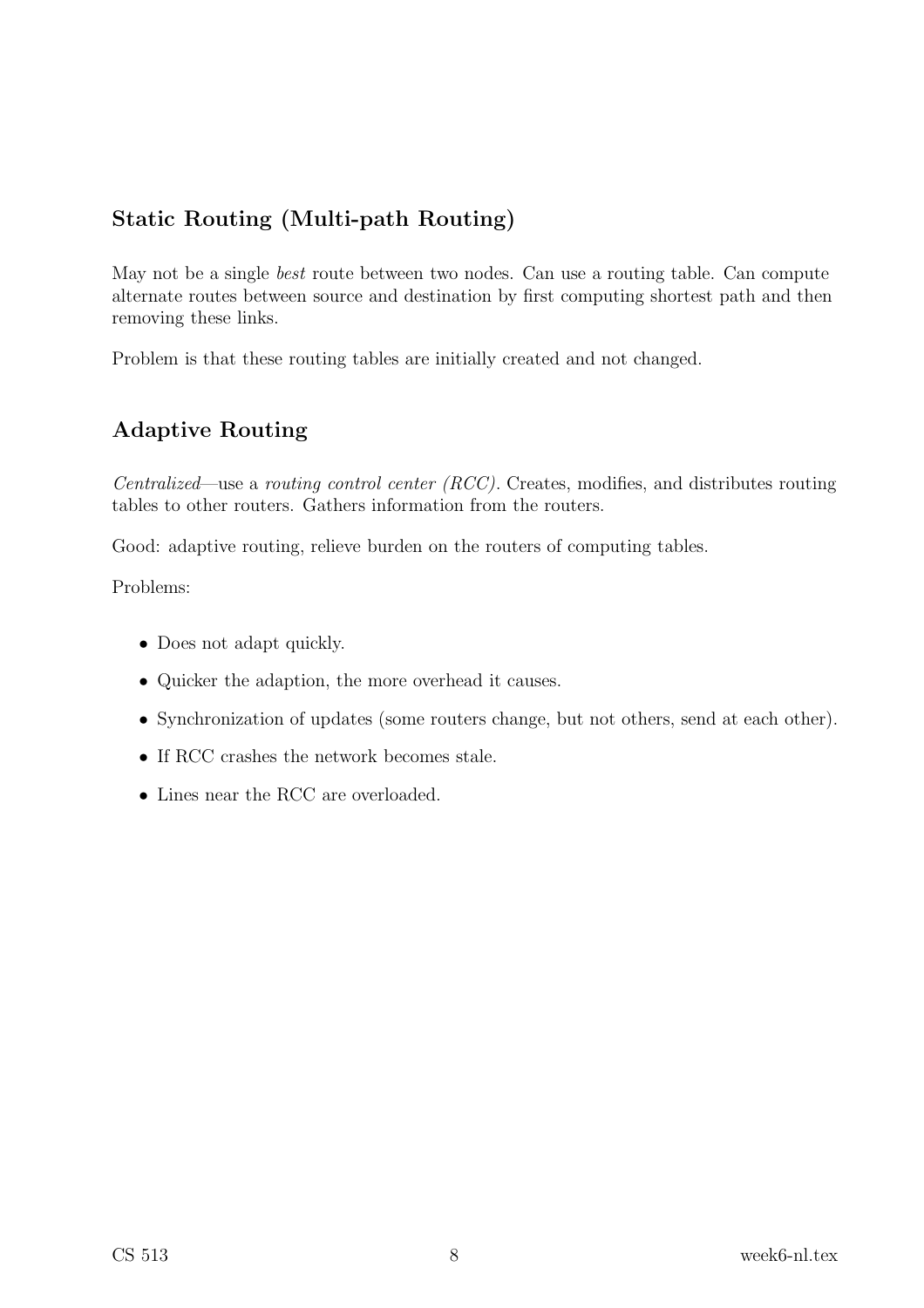# Decentralized Routing

### Isolated Routing

Base decisions on local traffic and conditions.

- hot potato—choose output line with the shortest queue
- backward learning—each packet contains source address and number of hops so far. Use this information to learn shortest path to each source. Will learn shortest path to all routers. What is wrong? Only deal with good news, not bad. "Good" may no longer be good due to down router or congestion.

Must periodically forget and start over (with suboptimal performance after a purge).

### Delta Routing

Combine centralized and isolated routing.

RCC (routing control center) computes optimal paths for each router as before. Has a parameter  $\delta$  to decide if two lines are equivalent. Are equivalent if the delay is within  $\delta$  of each other.

 $\delta \rightarrow 0$ , centralized  $\delta \rightarrow \infty$ , isolated, up to the routers.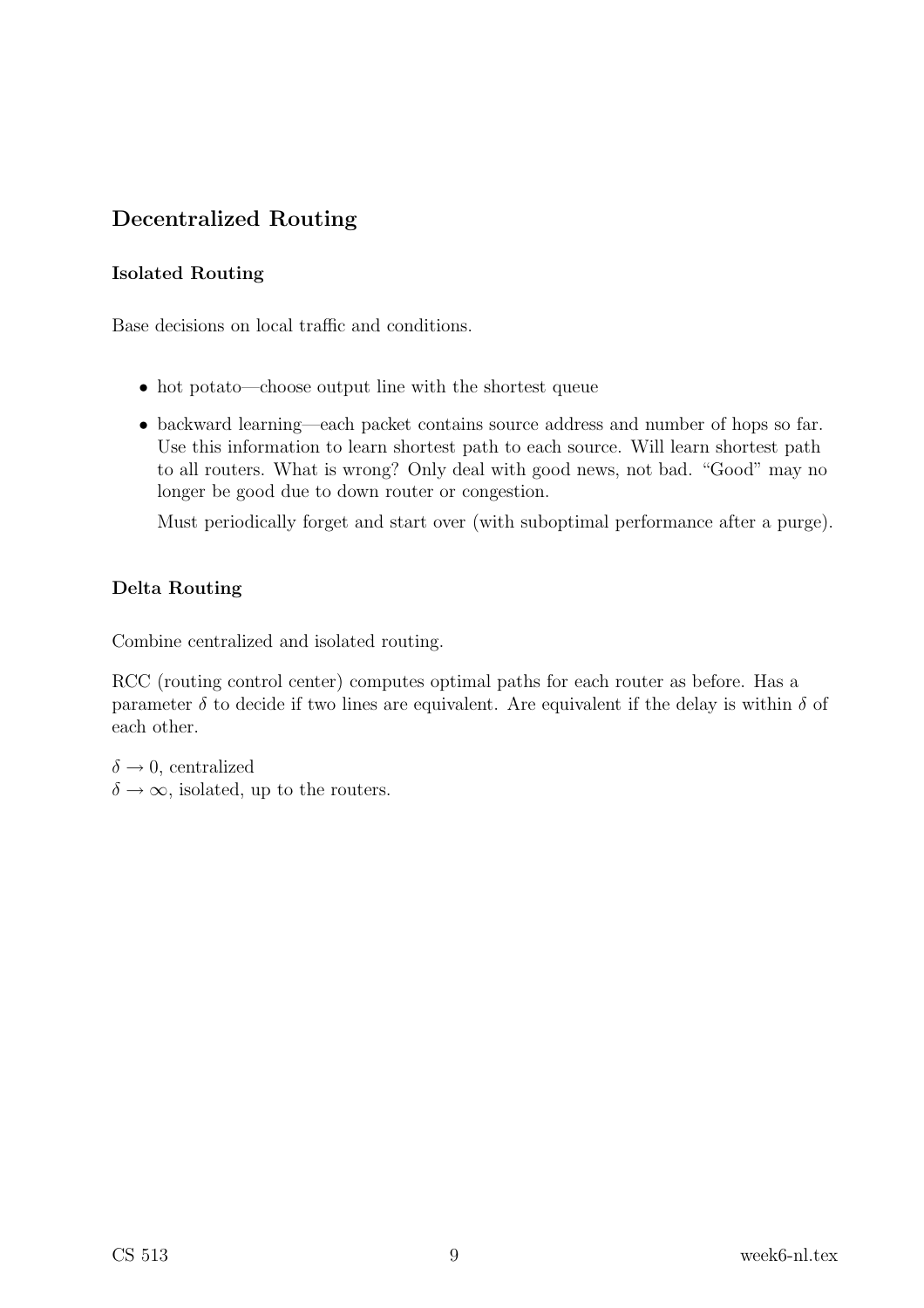Modern networks use two dynamic (adaptive) algorithms—distance vector routing and link state routing.

# Distance Vector Routing

Distributed routing algorithm (Old Arpanet Routing Algorithm). routers work together.

- 1. Each router maintains a table (vector) giving the best known distance to a destination and the line to use for sending there. Tables are updated by exchanging information with neighbors.
- 2. Each router knows the distance (cost) of reaching its neighbors (e.g. send echo requests).
- 3. routers periodically exchange routing tables with each of their neighbors.
- 4. Upon receipt of an update, for each destination in its table, a router:
	- (a) compares the metric in its local table with the metric in the neighbor's table plus the cost of reaching that neighbor
	- (b) if the path via the neighbor has a lower cost, the router updates its local table to forward packets to the neighbor

This algorithm was used in the original ARPANET. Unfortunately, it suffers from the problem: good news travels quickly, bad news travels slowly (count-to-infinity problem).

The fundamental problem with the old Arpanet algorithm is that it continues to use "old" information that is invalid, even after newer information becomes available.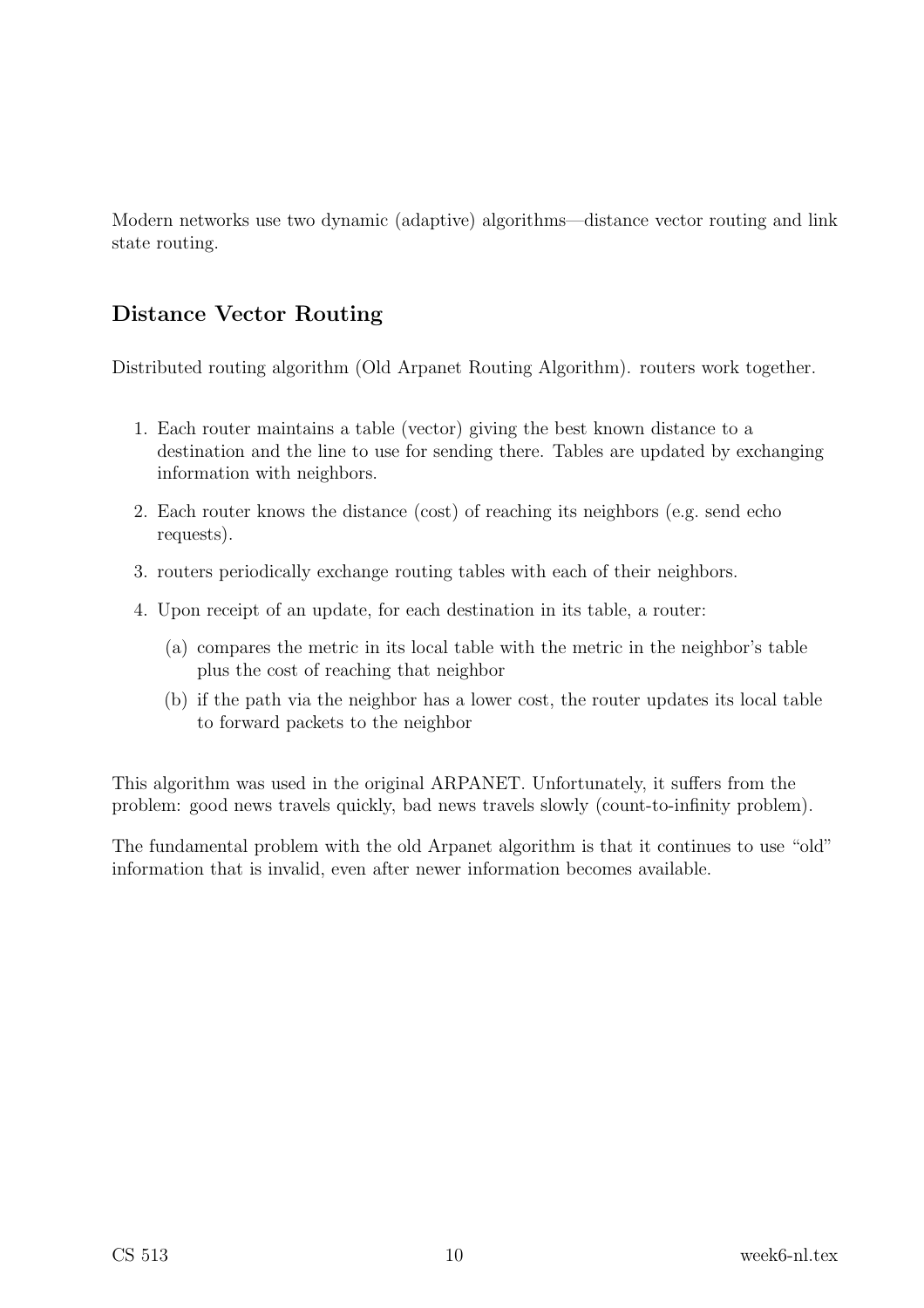#### Link State Routing

The "old" Arpanet routing algorithm was replaced in 1979. Problems with old algorithm included:

- 1. High-priority routing update packets were large, adversely affecting traffic.
- 2. Network was too slow in adapting to congestion, too fast to react to minor changes.
- 3. Average queue length was used to estimate delay. This works only if all lines have the same capacity and propagation delay, and doesn't take into account that packets have varying sizes.

In the new algorithm:

- 1. Each router maintains a database describing the topology and link delays between each router. That is, each router keeps track of the full graph of links and nodes.
- 2. Each router periodically discovers it neighbors (sends "hello" message on booting) and measures the delays across its links (echo requests—should load be taken into account?), then forwards that information to all other routers (link state packets)
- 3. Updates are propagated at high priority using flooding. Updates contain sequence numbers, and a router forwards "new" copies of the packet.

Why use flooding? Because that way routing updates propagate even when routing tables aren't quite correct. ACKs are sent to neighbors.

- 4. Each router uses an SPF algorithm to calculate shortest paths based on the current values in its database.
- 5. Because each router makes its calculation using the same information, better routing decisions are made.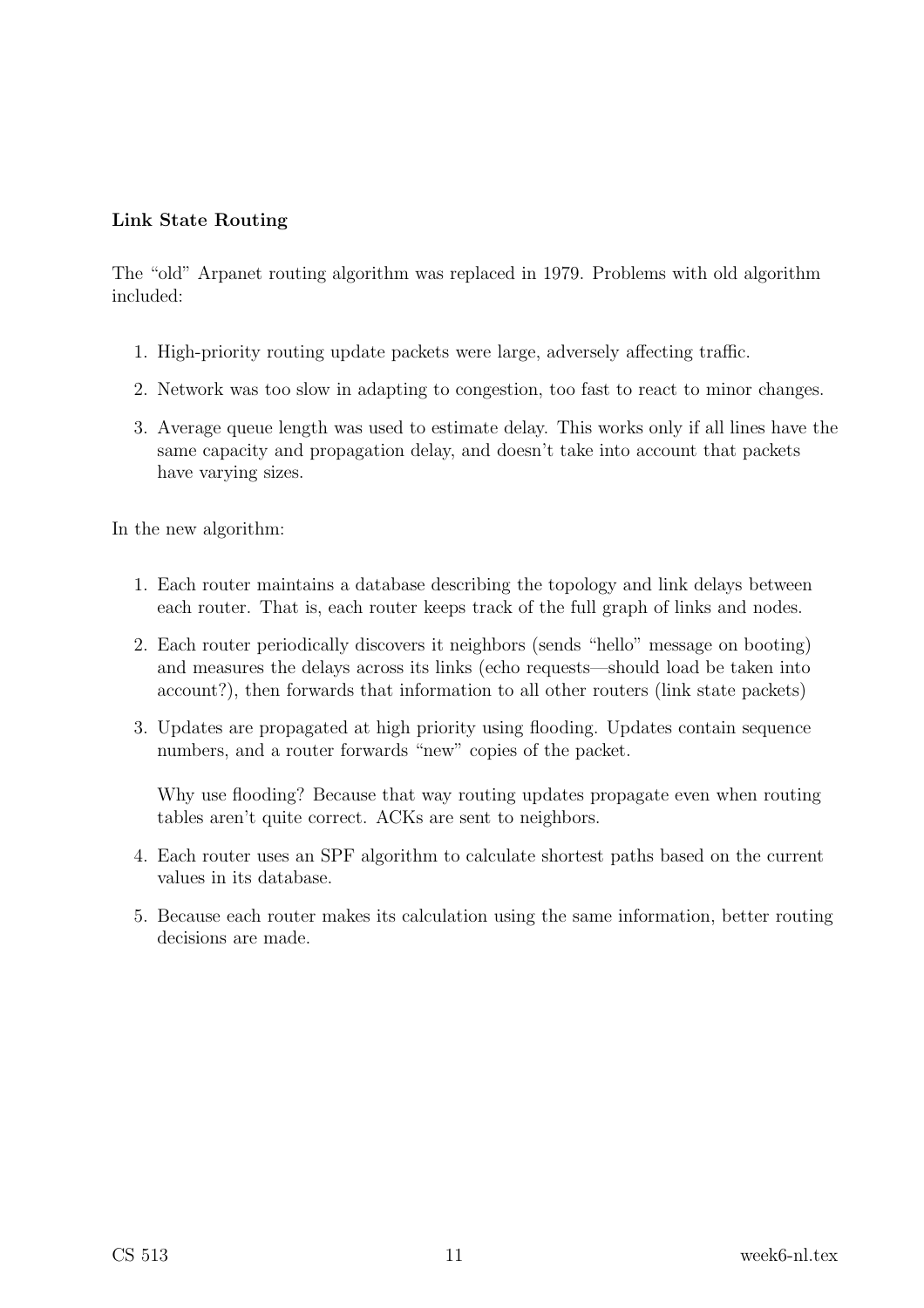#### Hierarchical Routing

One of the fundamental issues regarding routing is scaling. As a network becomes larger, the amount of information that must be propagated increases, and the routing calculation becomes increasingly expensive. Obviously, there are limits to how big a network can be.

Hierarchical routing is an approach that hides information from far-away nodes, reducing the amount of information a given router needs to perform routing:

- Divide the network into regions, with routers only knowing the details of how to route to other routers in its region. In particular, a router does not know about the internal topology of other regions. Gateway is a router that knows about other regions.
- A node in each region is designated as an *entry point*, and the entry point knows how to reach the entry points in all the other regions.
- When traffic flows from A to B, it actually follows the path A–AENTRY–BENTRY–B, where AENTRY and BENTRY are the entry points to the respective regions.

Advantage: Scaling. Each router needs less information (table space) to perform routing.

Disadvantage: Sub optimal routes. The average path length increases because there may be a shorter path that bypasses the entry points, but we don't use it.

Hierarchical routing can be extended to multi-levels.

Example: telephone system:

- Area code identifies a region.
- Area code plus the first three digits identify the central office within a specific region.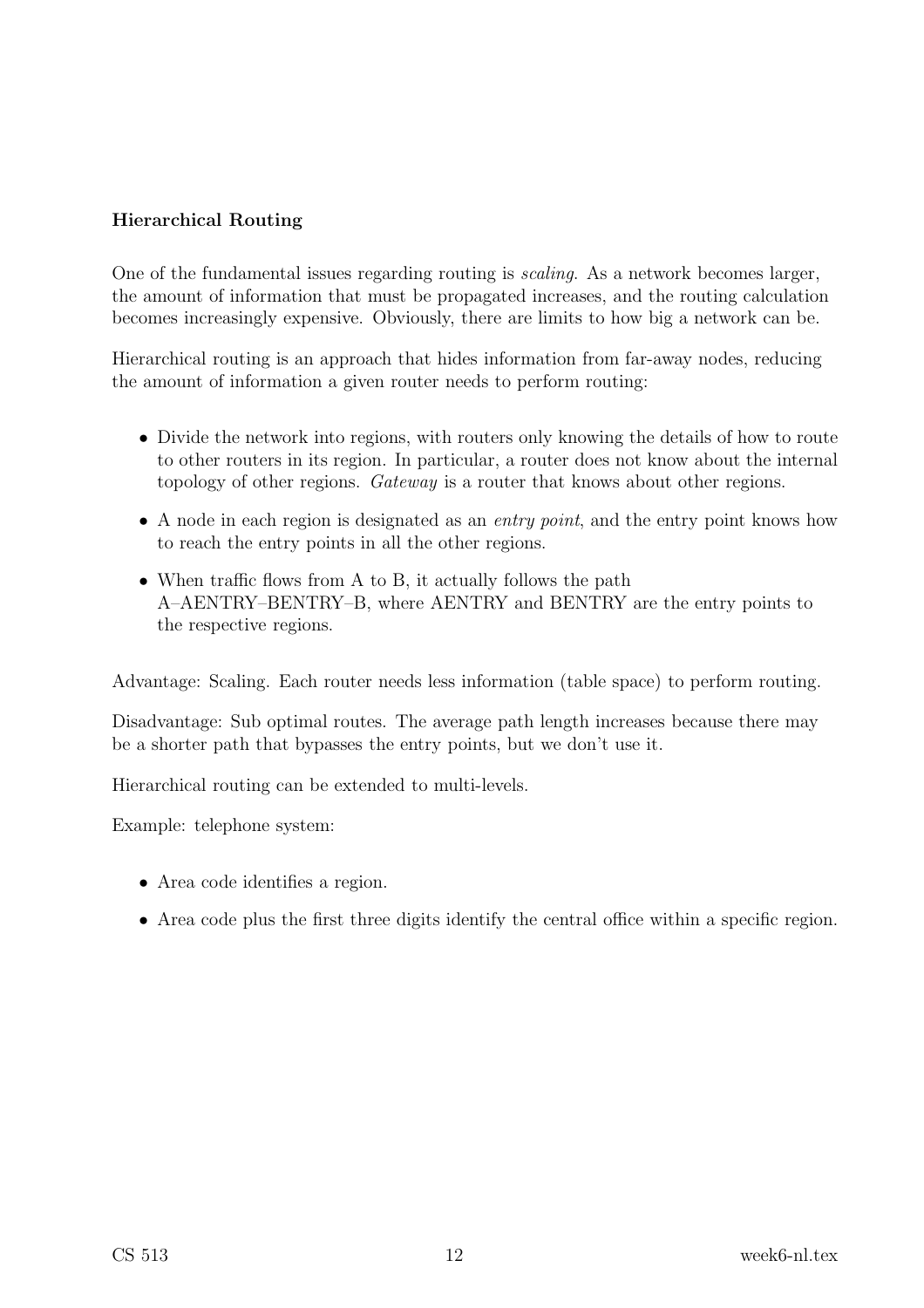#### Broadcasting

Sending a packet to all destinations simultaneously is known as broadcasting. There are several ways to implement broadcasting:

- 1. In broadcast networks, the implementation is trivial: designate a special address as the "all hosts address".
- 2. Send a unicast packet to each destination. However, this approach makes poor use of resources.
- 3. Flood packets to all nodes. Flooding generates many packets and consumes too much bandwidth.
- 4. Use multi-destination routing: Each packet contains a list (or bitmap) of all destinations, and when a router forwards a packet across two or more lines, it splits the packet and divides the destination addresses accordingly.

This approach is similar to sending unicast packets, except that we don't send individual copies of each messages. However, the copy operations slow down the ability of a router to process many packets.

5. Use a spanning tree. If the network can be reduced to a tree (e.g., only one path between any two pairs of routers), copy a packet to each line of spanning tree except the one on which it arrived.

Works only if each router uses the same spanning tree.

6. Reverse Path Forwarding (RPF): Use a sink tree (assume sink/source trees are the same). When a packet arrives from router X, if the packet arrived on a line of the sink tree leading to X, the packet is traveling along the shortest path, so it must be the first copy we've seen. Copy the packet to all outgoing lines.

If the packet arrives on another line, assume that the packet is a copy  $-$  it didn't arrive on the shortest path — and discard it.

RPF is easy to implement and makes efficient use of bandwidth.